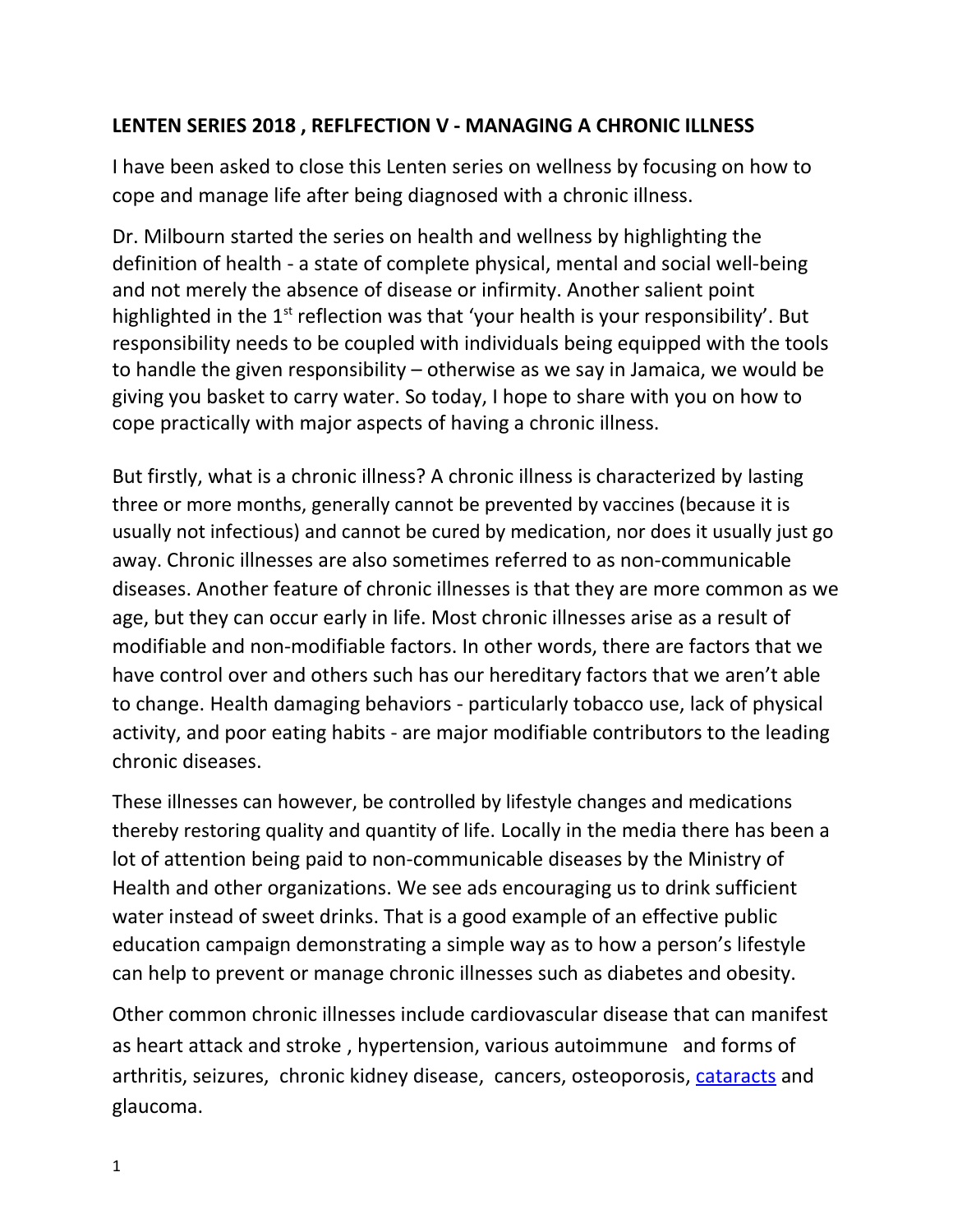Of course, being diagnosed with an incurable illness not only affects the physical body but also takes a toll on the person's mental, social and spiritual well-being. A chronic illness can be a life changing event. As a rheumatologist who cares for patients with arthritis and other pain syndromes, my patients are reminded daily when they can barely get out of bed due to their pain that they are no longer who they used to be.

The human response very often to hearing of the diagnosis of a chronic illness is fear and avoidance of accepting the diagnosis, sometimes even catastrophizing – thinking things are worse than they actually are. Jamaican patients tell me daily 'mi not claiming this doc', 'stop wishing bad tings on me' or 'in the name of Jesus, I rebuke this illness'. These reactions are to some extent understandable but at the same time are damaging behaviours which lead to lack of taking action, feelings of helplessness and hopelessness, depression and poor outcomes. You must take action. Prayer helps with giving hope, comfort and strength but is usually not sufficient by itself to get rid of disease, albeit divine intervention. How you cope will partly determine your outcome.

Apart from fear, other key determinants that have been identified to influence whether people have healthy or unhealthy endpoints after developing a chronic illness include:

- [Social support](https://en.wikipedia.org/wiki/Social_support) networks
- [Education](https://en.wikipedia.org/wiki/Education) and [literacy](https://en.wikipedia.org/wiki/Literacy)
- Income and [social status](https://en.wikipedia.org/wiki/Social_status)
- [Social](https://en.wikipedia.org/wiki/Social_environments) and [Physical environments](https://en.wikipedia.org/wiki/Environment_(biophysical))
- [Health care services](https://en.wikipedia.org/wiki/Healthcare)
- Personal health practices and [coping skills](https://en.wikipedia.org/wiki/Coping_skills)
- [Biology](https://en.wikipedia.org/wiki/Human_biology) and [genetics](https://en.wikipedia.org/wiki/Genetics)
- [Gender](https://en.wikipedia.org/wiki/Gender)
- [Culture](https://en.wikipedia.org/wiki/Culture) and spiritual beliefs
- Employment/working conditions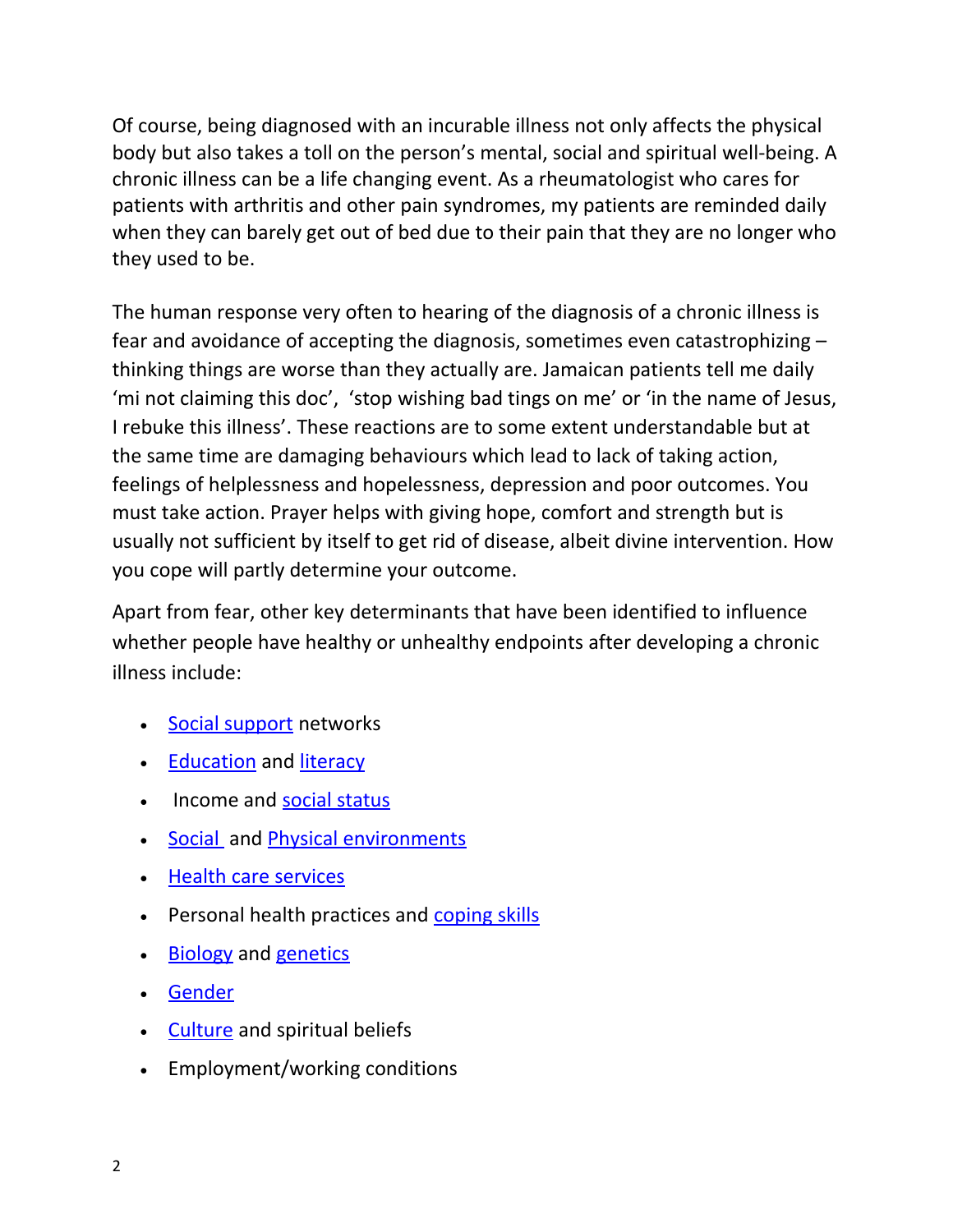• Healthy [child development](https://en.wikipedia.org/wiki/Child_development)

With so many factors at play, you must be asking yourself, how do you take control of a situation such as having a chronic illness.

So we are going to go through a few steps:

ACCEPT YOUR NEW NORMAL – as difficult as it may be and it may take time. As a believer and a follower of Christ, remember you are not alone. 1 Peter 5:7 reminds us 'Cast all your anxiety on him because he cares for you'.

YOU ARE ABLE – Phil 4:13 I can do all things through him who strengthens. You are no less able than anyone else to contribute to your wellness and health. You are not any less deserving than others to have good quality of life and wholesomeness. It will take good practices and attitudes to achieve the best health circumstance possible for you, but it is possible. Some persons will have additional limitations and challenges. For example, if your pocket is weak, you will have to push harder but make sure you use every option and explore every avenue possible to gain the best.

YOUR HEALTH IS UNIQUE and not quite the same as your neighbours. It is good to share with others and get suggestions but always check with the experts if this fits in with your needs.

YOU ARE YOUR BEST ADVOCATE for your health and the health of your loved ones. You need to create partnerships with others: your physicians, nurses, pharmacists, nutritionist, physiotherapist, etc. Each person has specialized skills and you need to tap into them. Your doctor is not necessary your best resource for everything. Also, you need to let persons know when there are concerns and also when you need help. Don't assume they know. If you don't understand the condition, you are having difficulty with a new diet or you can't afford a medication, then say something. There is no shame. Help may be available but if others don't know, they will not assist you. For example, there may be support groups available, samples the doctor can give, direction to the Ministry of Health for financial assistance.

EDUCATION IS ONE OF YOUR BEST TOOLS – SELF EMPOWERMENT AND MANAGEMENT SKILLS are invaluable. The more you know, the more you can grow in your health journey. Your will be able to know what is helpful and what is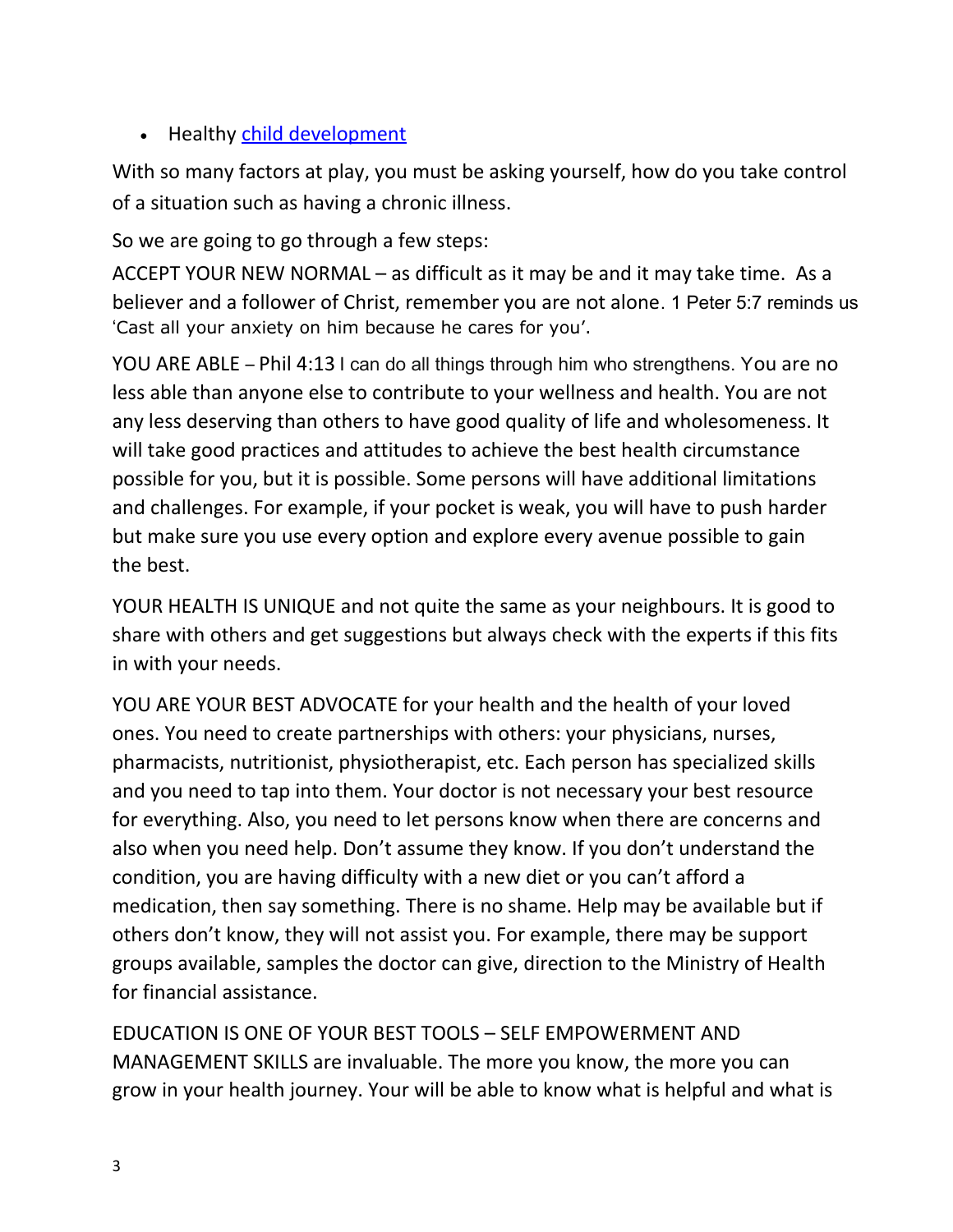harmful. Education will help you to acquire self-management skills which have been shown to improve patient outcomes. Ultimately, your health practitioners are there to share knowledge as to the pros and cons of your health situation and recommend what they think is best but you ultimately make the choices that impact your health the greatest. Always be cognizant that not all information in the public domain is correct or that you may need help with the interpretation of medical information.

## WHAT CAN YOU ACTIVELY DO TO HELP YOURSELF & MAKE THE BEST OF LIMITED **RESOURCES**

Maintain compliance with medication and other regimes eg.diet, exercise

Manage your medications – know the drugs you take and what they are used to treat. Do things to help you day to day to remember– place medicine bottles by toothbrush or where you sit to eat your meals, place alarms on your phone, etc .

Address the side effects of the medications (eg weight gain). Don't just stop the medicine - inform the prescribing physician – there may be an alternative or another way to combat the unwanted effects of the therapy

Ensure needed lifestyle adjustments are made – DIET, EXERCISE, REST, STRESS REDUCTION, DON'T SMOKE, LIMIT ALCOHOL and CAFFEINE

Keep your appointments and do requested tests - monitoring is used to ensure your health is heading and staying in the right direction

How can you cut costs – NHF/JADEP cards, use Drug Serv/ look for discounts, go to distributor for the drug, ask lab about available discounts (shop around).

Support groups – he who feels it knows it, may be able to tangible assist as well as help with education. For example, The Cancer Society of Jamaica, The Lupus Foundation of Jamaica

Extended Family – make it a family affair including work, church, community

Discuss appropriate ways to have access to your doctor and allied workers and their advice in between visits eg. office hours, phone, email so that issues are not left hanging for months.